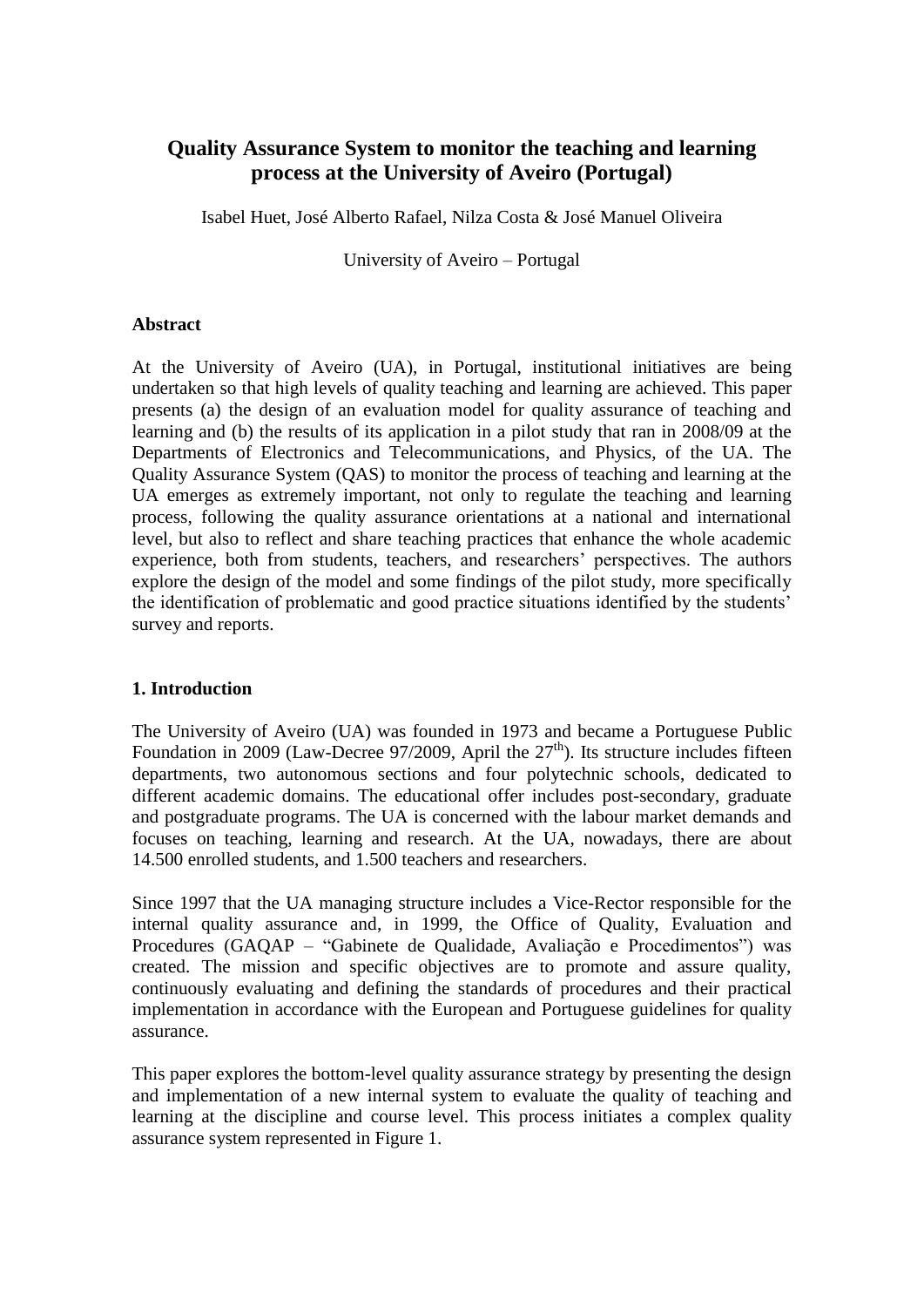

Figure 1: Quality Assurance System at different levels

The quality assurance system of teaching and learning (QAS-TL) was designed in 2008 by a team of four teachers and three technical staff coordinated by the Vice-Rector, and applied for the first time, as a pilot study, in the same year. The data collected are being analysed by the Office of Information Management System (Gabinete de Gestão de Informação – GAGI), under the supervision of the Vice-Rector for Quality Assurance, and interpreted by the Laboratory for the Evaluation of Educational Quality (LAQE – "Laboratório de Avaliação da Qualidade Educativa"), a research laboratory that belongs to the research center CIDTFF, located at the University of Aveiro. This multidisciplinary team aims to bring into the discussion the achieved results at the QAS by providing guidelines and suggestions for future improvements of the model and intervention activities for coping with the identified problems.

# **2. Quality in Higher Education**

Since the signature of the Bologna Declaration in 1999, certain issues, such as the quality of teaching, learning, assessment and research are acquiring a bigger relevance at Higher Education (HE) settings in Europe in general, and in Portugal in particular. Thus, the effort on promoting high quality teaching and learning reveals a transversal concern from the European educational systems aiming to accomplish some common goals, more specifically: (i) to establish an Europe of Knowledge and an European Space of HE, (ii) to transform European societies into learning societies and a competitive learning space; (iii) to achieve economic prosperity and (iv) to enhance social cohesion (Buchberger *et al.*, 2000).

The concept of quality in HE has been broadly explored and it is consensual that this concept is highly complex, difficult to define and multi-dimensional*: (…) quality is a relative term, and an empty term until it is given content* (Clemet, 2003, p.2). When referring to the quality of HE teaching and learning, the efforts in delimitating and characterising it remain difficult. We also may witness some arguments and conceptual divisions regarding the definitions of expertise and excellence of teaching (Kreber, 2002). These circumstances may affect the establishment of a conceptual framework regarding the quality of teaching and learning in HE: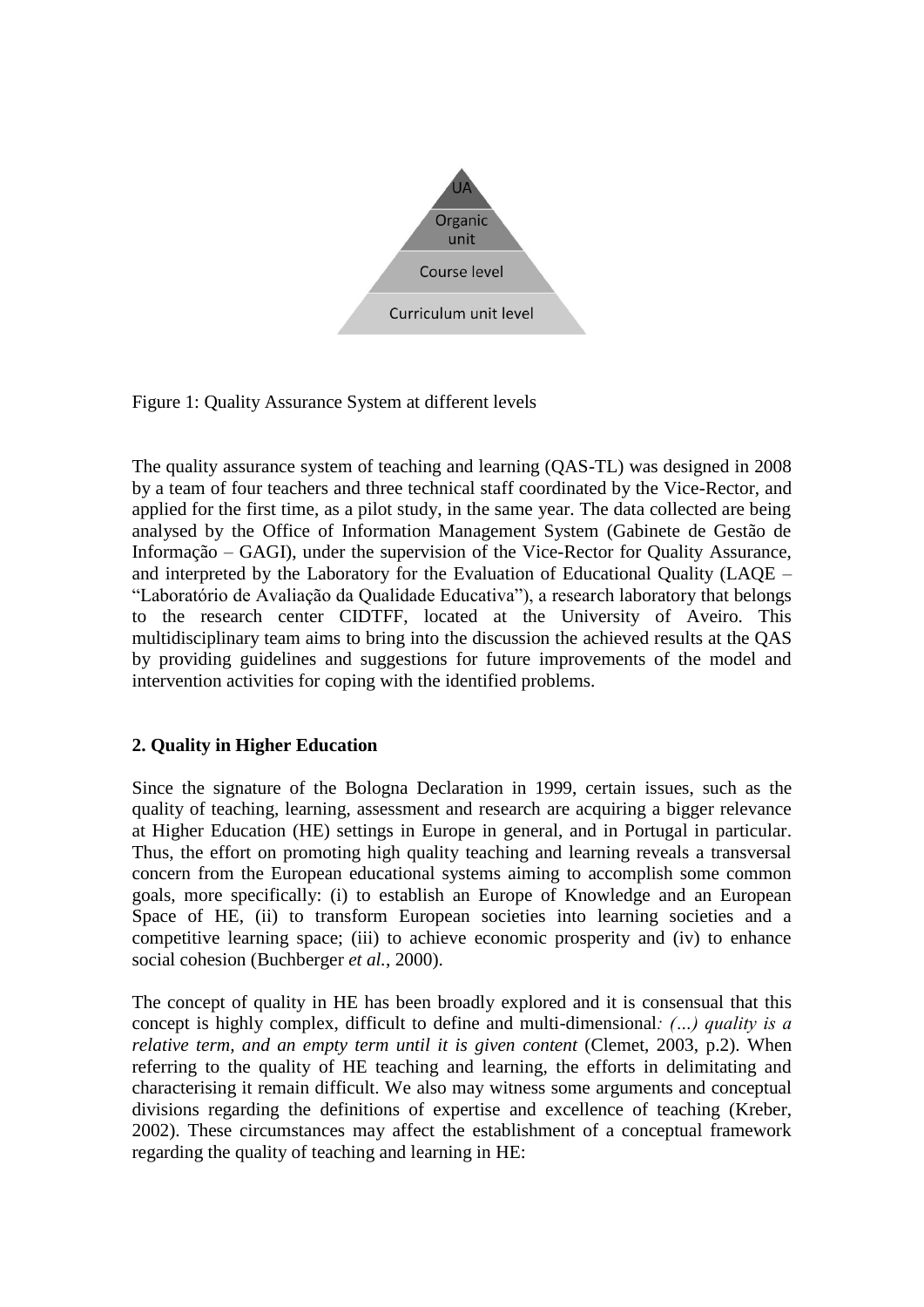*It is a multi-faceted and embraces three broad aspects: (i) goals; (ii) the process deployed for achieving goals; and (iii) how far goals are achieved. There is no single definition or way of measuring quality* (Frazer, 1994, p.103).

Nonetheless, there are some consensual dimensions that may be considered to evaluate the quality of teaching and learning, such as: (i) the student-centred focus of the teaching and learning process; (ii) the pedagogical skills and competences that teachers (may) have; (iii) the reflective practice of teachers which may lead them to transform and re-define their actions; (iv) the learning environment that must be created and also (v) the institutional culture, which must support the creation of an appropriate environment for the teachers pedagogical actions and training (Pinsky & Irby, 1997; Pinsky et al., 1998; Henard & Leprince-Ringuet, 2008).

#### **2.1 Quality assurance systems**

When addressing the previous arguments, one becomes aware of the fact that it is inevitable to evaluate the quality of teaching and learning and to proceed to well structured and supported quality assurance systems, properly grounded on theory and practice:

*Evaluation is no stranger to higher education. (…) it is an essential component in the advancement of scientific knowledge (…) is an integral part of the dynamic of higher education and its regulation. It is both summative and decision-oriented and formative and development-oriented.* (Henkel, 1998, pp.291-292)

In a globalized world, in which mass HE has been replacing the former somewhat elitist systems, the need to guarantee the quality of the provided education, and to continuously improve the institutional responses to the learning needs of the changing student population becomes central. Within the European context, the Bologna Process has been setting the scene for major developments regarding quality assurance and accreditation (in a dialectic relationship in which a proper balance is sometimes hard to find). Mobility, the recognition of qualifications and social inclusiveness are major goals of the Bologna Process that challenge quality assurance and accreditation systems, as recognized in most reference documents, especially since the Berlin inter-ministerial meeting, in 2003. The document "Standards and Guidelines for Quality Assurance in the European Higher Education Area" (ENQA, 2009), produced by ENQA<sup>1</sup> in association with EUA, EURASHE and ESIB, in 2005, has become a corner stone of these efforts and has had implications in most signatory countries, as is the case of Portugal, in the recent legislation regarding the new organization of Higher Education Institutions (Law nr.  $62/2007$ ,  $10^{th}$  September) and the new framework for the

EUA - European University Association.

**.** 

<sup>&</sup>lt;sup>1</sup> ENQA - European Network for Quality Assurance in Higher Education, now called European Association for Quality Assurance in Higher Education.

EURASHE – European Association of Institutions in Higher Education.

ESIB – National Unions of Students in Europe, now called ESU – European Students Union.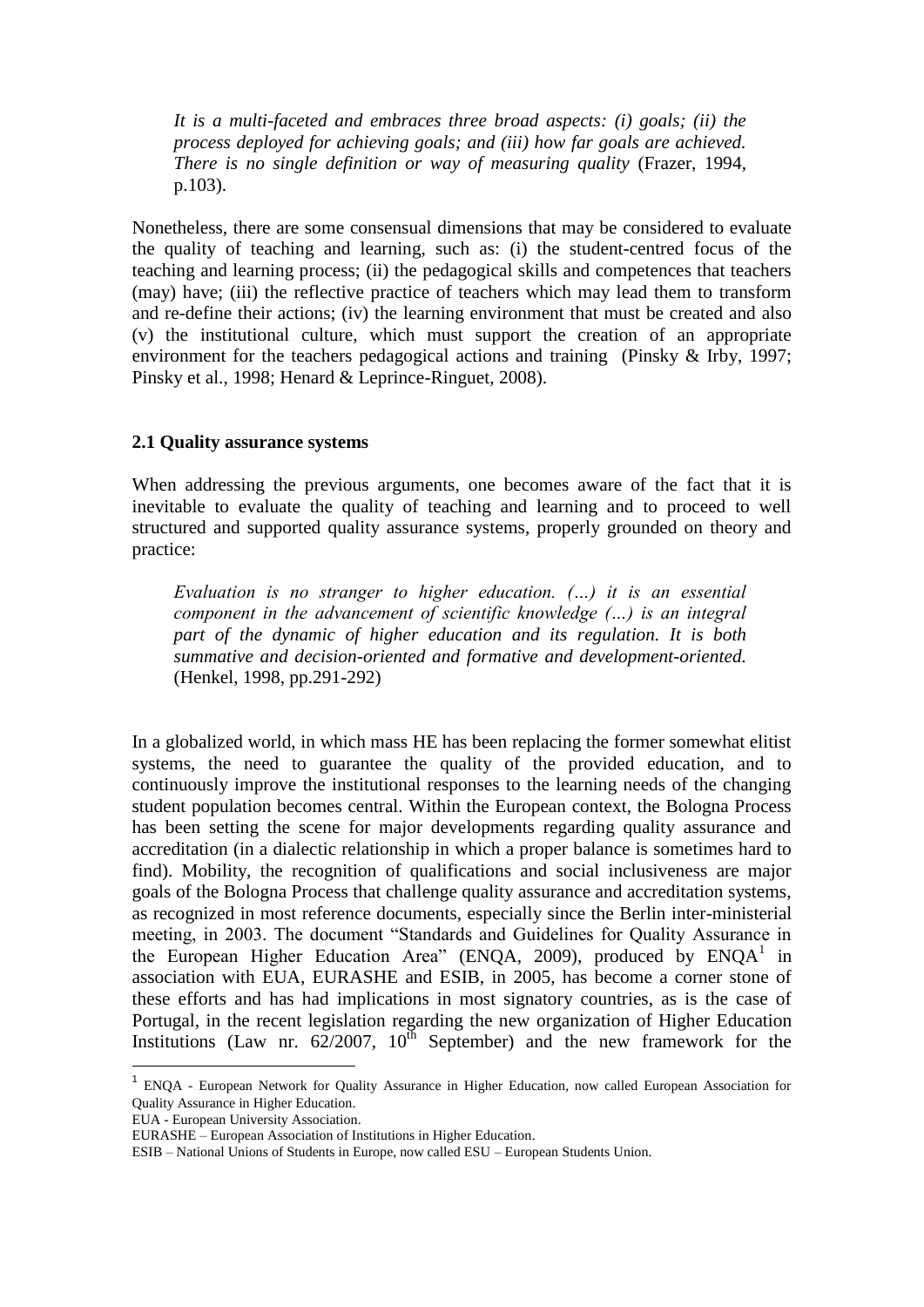assessment of programs and HE institutions (Law nr.  $38/2007$ ,  $16<sup>th</sup>$  August). In all these documents, regardless of their specific focus, it is assumed that each institution is responsible for developing its own internal quality assurance system, which will then serve as the basis for the external auditing systems, where established, and for the continuous improvement of the internal quality. Since the Bologna Process involves two major paradigm shifts, towards student-centeredness and learning outcomes-organized programs, one major component of those internal systems regards the quality of the teaching and learning process.

Therefore, HE institutions must develop internal mechanisms and suitable instruments to auto and hetero-evaluate the quality of teaching and learning. When reflecting about the results, interventions and changes must be proposed so teaching and learning can be enhanced, solving the identified problems and, above all, improving students' learning experience (Oliver, Tucker, Gupta & Yeo, 2008; Machado dos Santos, 2009).

## **4 Design of the QAS-TL**

The QAS for monitoring the teaching and learning process was designed based on the above assumptions. The experience of other Quality Assurance Systems was taken into account, namely the one from the Instituto Superior Técnico (IST - the School of Engineering of the Technical University of Lisbon, Portugal).

The QAS-TL foresees four phases: (i) Diagnosis; (ii) Improvement; (iii) Quality Assurance and (iv) Supervision. All the actors involved in the teaching and learning process should be heard: students, teachers, course coordinators, and student delegates of each program.

The first phase – Diagnosis – begins with the evaluation of Curricular Units (CUs) and takes place in a period of 3 weeks. In order to develop a more complete diagnosis, the results take into account information gathered in three moments. Firstly, all students answer an online survey at the end of each semester.

Secondly, student delegates and program coordinators meet with the objective of discussing the problematic situations, and identify good practice examples, in each program. Thereafter, if the group identifies "problematic situations", they must write a report that obeys a pre-defined structured.

Finally, other statistical information available through the students' individual and institutional platform (PACO) is also taken into consideration (mainly performance indicators).

In the second phase – Improvement – all teachers involved in each CU are asked to elaborate an online report, in which the teaching and learning foundation strategy for their practice is described. If they wish to do so, teachers can also write self-evaluation report of their teaching practice. The whole "Improvement " phase takes place in 4 weeks.

The coordinating teachers of the different CUs are then asked to elaborate a summary report, based on the diagnosis phase and on the teachers' individual reports, aiming to produce a global analysis of the situation. In the cases identified as "problematic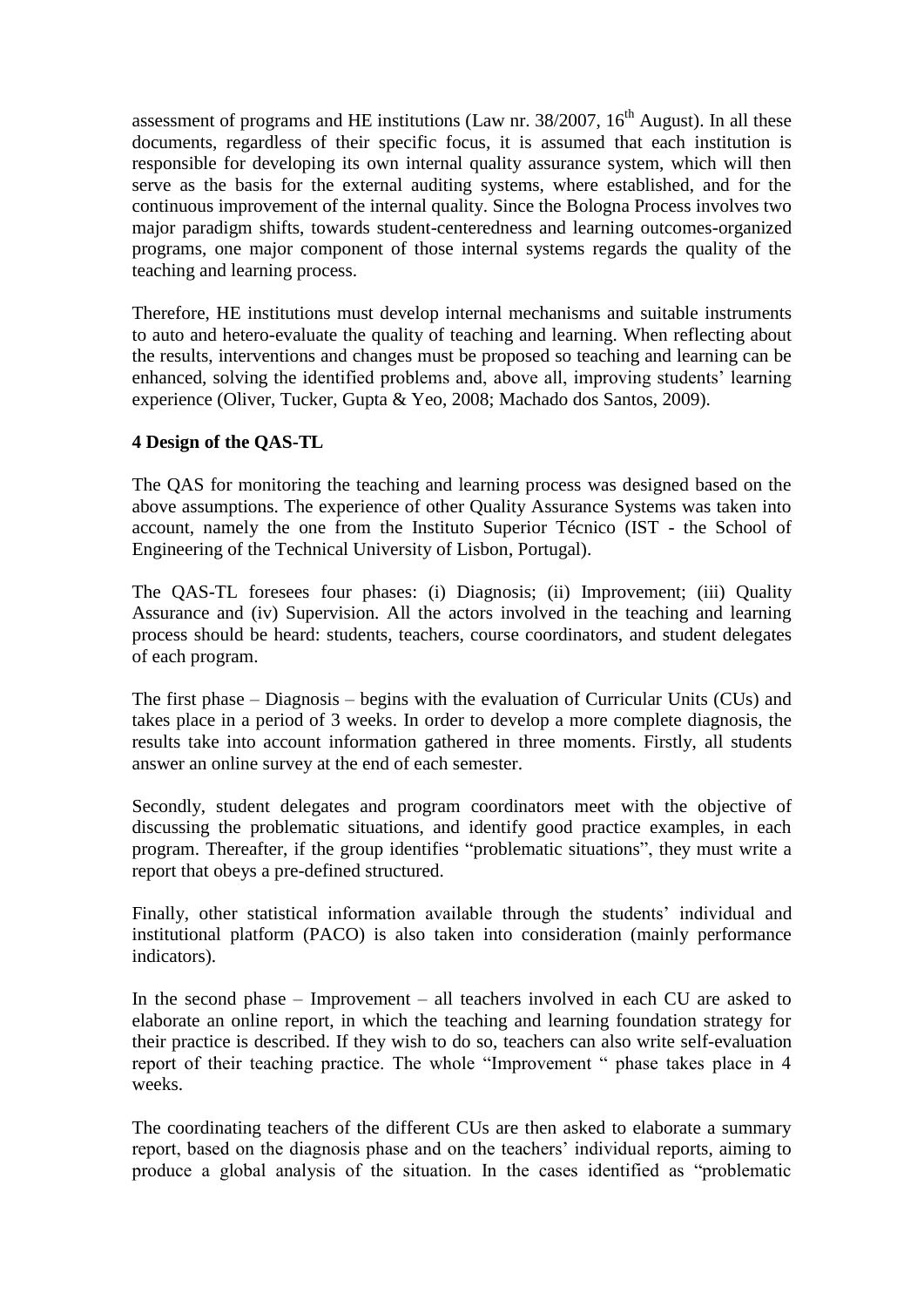situations", an improvement plan designed by the coordinating teacher of the CU is requested. This plan needs to include corrective actions and to identify the necessary resources to put the Plan in practice. Finally, this Plan has to be analyzed by the Program Commission that writes another report, in which adjustments to the final version of the "Improvement Plan" may be suggested.

The third phase – Quality Assurance – involves the analysis of all CUs reports in a given Department by a nominated Analysis Commission, which includes teachers and students. The Commission must produce a global report that should contain an executive summary, characterising each CU of the Department based on the analysis of the reports produced by the coordinating teachers of the CUs. This phase runs in three weeks.

The same document should also consolidate the "Improvement Plans" related to the "problematic situations", the cases of teaching good practices, and the resources and adjustments needed to implement the "Improvement Plan". This report is then submitted to the Department Council for approval.

Finally, the fourth phase – Supervision –is carried out by the Pedagogical Commission, whose members should act as mediators in the process. Also, this Commission should analyse and disseminate the results. This process is transversal to the other three phases.

# **5 Implementation of the pilot study**

This paper focuses on the data analysis of the pilot study that ran in the second semester of the academic year 2008-09 at the Department of Physics (DP), and the Department of Electronics, Telecommunication and Informatics (DETI). The methodological decision to choose these two departments deals with two reasons: the existence of an internal assessment plan already developed by the Physics Department, and the large dimension of the Electronics, Communication and Informatics Department when compared to the other UA departments.

Due to the complexity of the data we focus our attention only on phase one of the model implementation (diagnosis), more specifically on the identification of problematic and good practice situations, as signalled by the students. As it was mentioned earlier, the data were collected through a survey and a report. Table 1 summarises the data collected in the pilot study.

| Dept.       | <b>Curricular</b><br><b>Units</b> | <b>PS</b><br><b>Survey</b> | <b>PS</b><br><b>Reports</b> | <b>PS</b><br><b>Total</b> | Good<br>pratice<br>situations | <b>Aditional</b><br>Improvement<br>plans |
|-------------|-----------------------------------|----------------------------|-----------------------------|---------------------------|-------------------------------|------------------------------------------|
| <b>DETI</b> | 29                                |                            |                             | 11                        |                               |                                          |
| Phys        | 32                                |                            |                             | ⇁                         |                               |                                          |
| Total       | 61                                | 8                          | 12                          | 18                        |                               |                                          |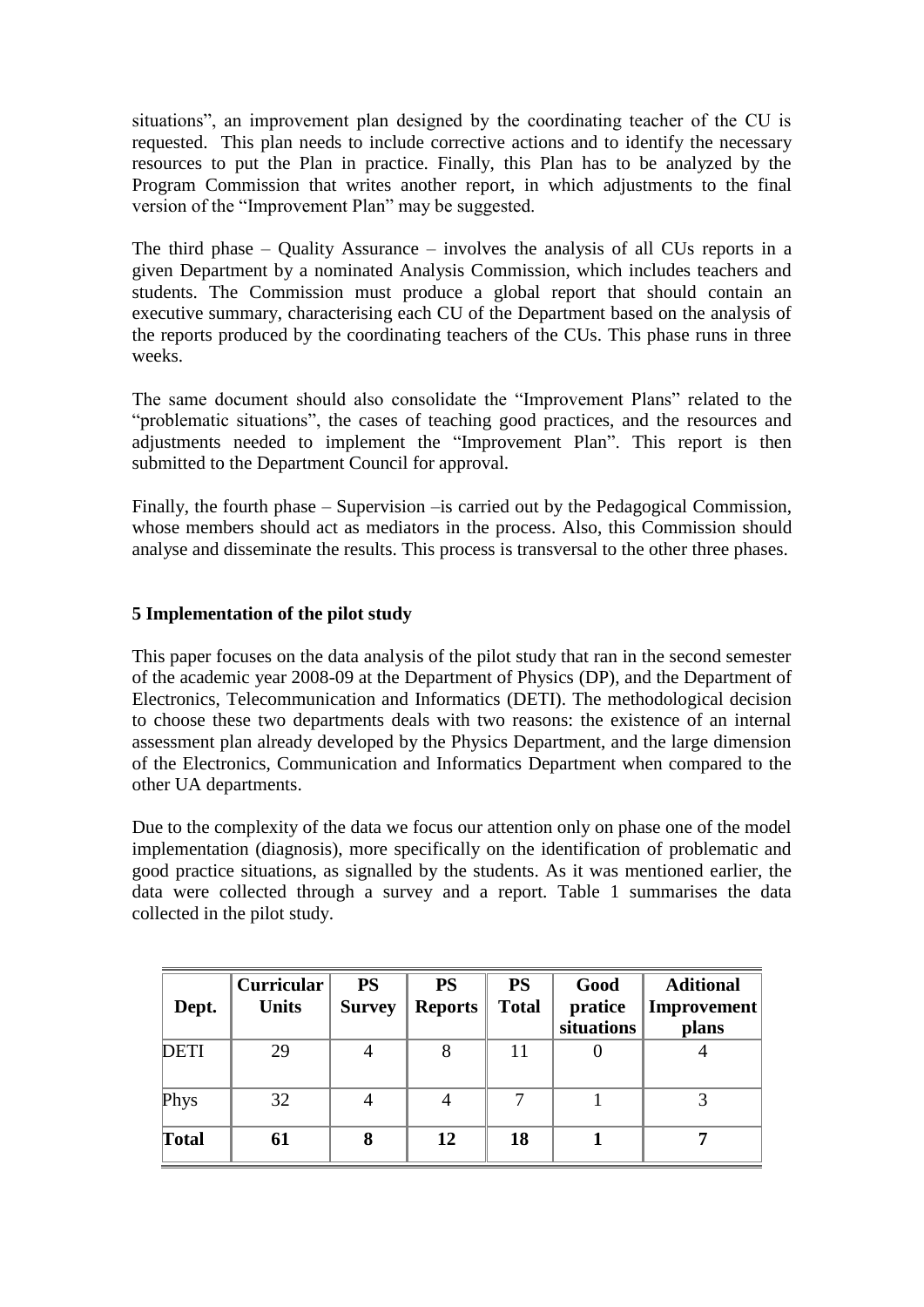DETI: Department of Electronics, Communication and Informatics Phys: Department of Physics PS: Problematic situations

## **Table 1: Description of the data collected in the pilot study**

#### **5.1 Student Survey**

The Teaching and Learning Appreciation Process ("Apreciação do Processo de Ensinoaprendizagem") survey is organized in two parts. In the first part, the student is asked to indicate for which curricular units he/she feels capable of answering the questionnaire, based on his/her degree of involvement in the curricular units. For each of those units, the students are also questioned about their perceived workload.

In the second part of the survey, the students are asked a set of questions (28 overall) dedicated to probing specific aspects of the teaching and learning process, namely:

- A. Self-assessment for each CU, regarding motivation and engagement (including attendance rate);
- B. Curricular Unit Characterization, involving a global appreciation of the CU, the adequacy of the assessment methods, the perceived development of competences and the level of difficulty of the proposed activities;
- C. Teacher(s) Characterization, regarding the teacher(s)'s capacity to motivate/support the students, the teacher(s) pedagogical skills and their capacity to establish a good student/teacher relationship.

The survey is available electronically, via the institutional system PACO. The information is statistically processed, and a set of filters is then applied to automatically identify the curricular units for which special attention should be paid, either for problematic or good practice situations.

Table 2 summarizes the conditions used for the identification of those curricular units.

| <b>Problematic situations</b>                            | <b>Good Practice</b>                                     |
|----------------------------------------------------------|----------------------------------------------------------|
|                                                          |                                                          |
| <b>Condition 1:</b> If the average classification in the | <b>Condition 6:</b> If the average classification in the |
| Groups "Curricular Unit(s) Characterization" (7-         | Groups "Curricular Unit(s) Characterization" (7-         |
| 17) or "Teacher(s) Characterization" (18-29) is $\leq$   | 17) or "Teacher(s) Characterization" (18-29) is $\geq 8$ |
| $3,5$ (1-9 scale).                                       | $(1-9 \text{ scale}).$                                   |
| <b>Condition 2:</b> Whenever there are at least 3        |                                                          |
| questions in the Groups "Curricular $Unit(s)$            |                                                          |
| Characterization" (7-17) or "Teacher(s)                  |                                                          |
| Characterization" (18-29) with an average                |                                                          |
| classification $\leq$ 2,5 (1-9 scale).                   |                                                          |
| <b>Condition 3:</b> Whenever there are at least 2        |                                                          |
| questions in the Groups "Curricular Unit(s)              |                                                          |
| Characterization" (7-17) or "Teacher(s)                  |                                                          |
| Characterization" (18-29) with an average                |                                                          |
| classification $\leq$ 2 (1-9 scale).                     |                                                          |
| <b>Condition 4:</b> Curricular Units for which the       |                                                          |
| passing rate lies below the lower percentile (10%)       |                                                          |
| for the corresponding department, calculated as the      |                                                          |
| quotient of the number of passing students over the      |                                                          |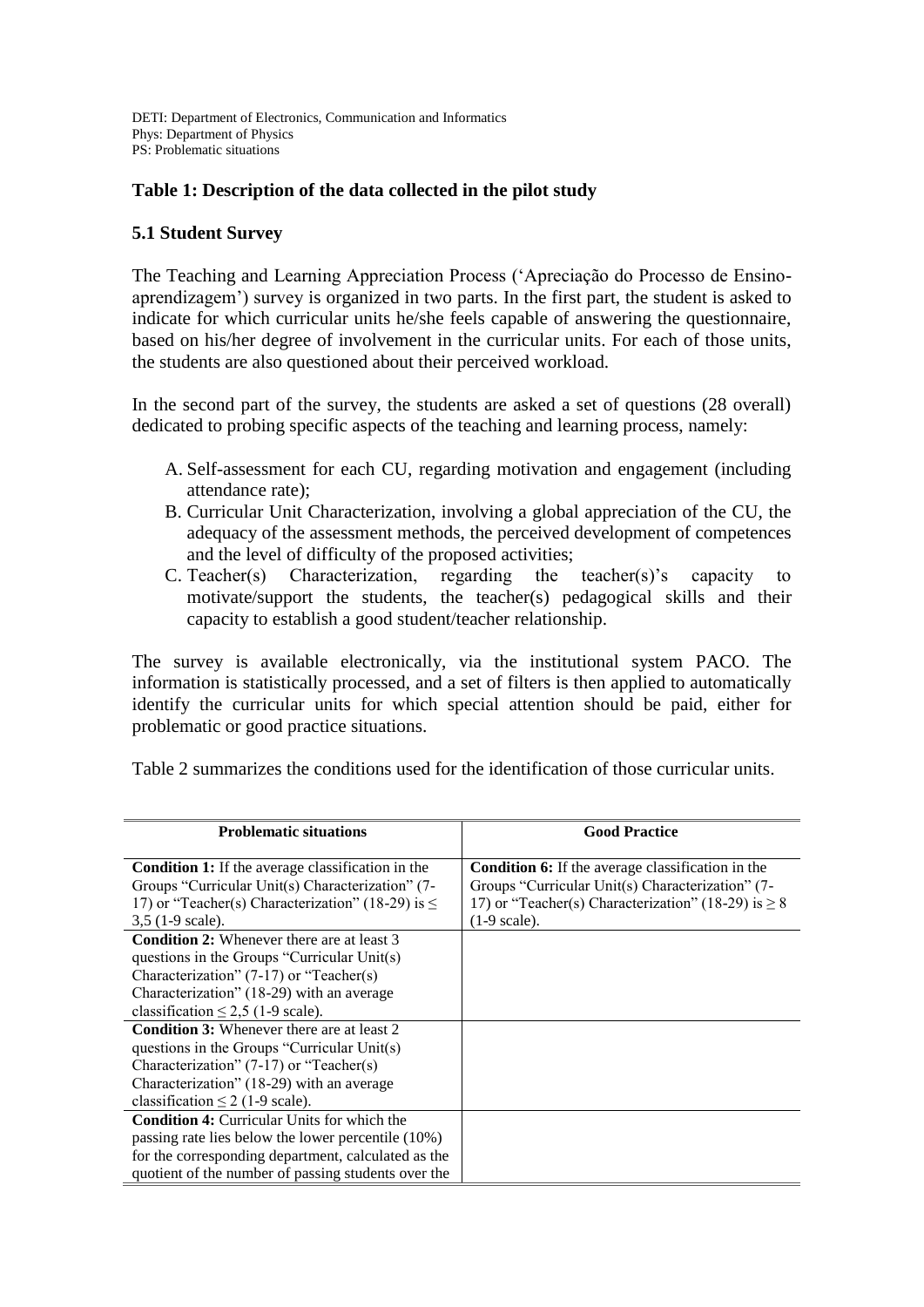| number of students undertaking the prescribed        |  |
|------------------------------------------------------|--|
| assessments.                                         |  |
| <b>Condition 5:</b> Curricular Units for which the   |  |
| passing rate lies above the upper percentile (10%)   |  |
| for the corresponding department, calculated as the  |  |
| quotient of the number of passing students over the  |  |
| number of students undertaking the prescribed        |  |
| assessments, and for which the workload, as          |  |
| indicated by the students in the questionnaire, lies |  |
| below 50% of the estimated ECTS.                     |  |

## **Table 2: Conditions for the automatic identification of out of the average situations**

Within the scope of the pilot study described in this article, the automatic analysis produced few results for conditions 1, 2, 3, 5, and 6: just one result each, in each of the departments. On the other hand, Condition 4 was responsible for the largest number of results: two cases in one department and four in the other. Given these results, and since the survey answering scale is large (1-9), the reformulation of some of the conditions is now under consideration, more specifically regarding Conditions 1, 2 and 3. For example, changing the average classification for 4,5 in Condition 1 would substantially increase the number of CUs identified as problematic situations. The goal of this reformulation is to try to detect problematic situations at an earlier stage, taking advantage of the fact that the system was not overloaded by the established conditions.

# **5.2 Student reports**

The report was available electronically with a pre-defined structured focusing on: (i) strong and weak aspects, (ii) cases of good practice and (iii) suggestions to improve the process of teaching and learning. Twelve CUs from the two departments (4 from DP and 8 from DETI) were identified as problematic situations (Table 1). In spite of not being considered problematic situations, students filled in the reports for 20 other CUs, making comments and suggestions.

Through the content analysis of these reports, we identified, as problematic situations and suggestions for improvement, two dimensions: (i) pedagogic and didactic methods, and (ii) resources. The cases identified in just two CUs were not taken into consideration, since they represent isolated situations that are not representative of the sample. In the next subsections, we will briefly present the dimensions under study.

5.2.1 Pedagogic and didactic methods

This dimension is related to the teachers" pedagogic and didactic competences. Four categories emerged: (i) teachers" coordination; (ii) teachers" pedagogic skills, (iii) assessment criteria; and (iv) type of assessment.

The category 'teachers' coordination' refers to the articulation between teachers that teach different types of classes in the same curricular unit (e.g. tutorials and labs). According to students, the coordination between teachers is not always successful in what regards (i) the design of the assessment criteria or even the assessment activities (number of cases: 6), and (ii) the tutorial classes (number of cases: 2). For example,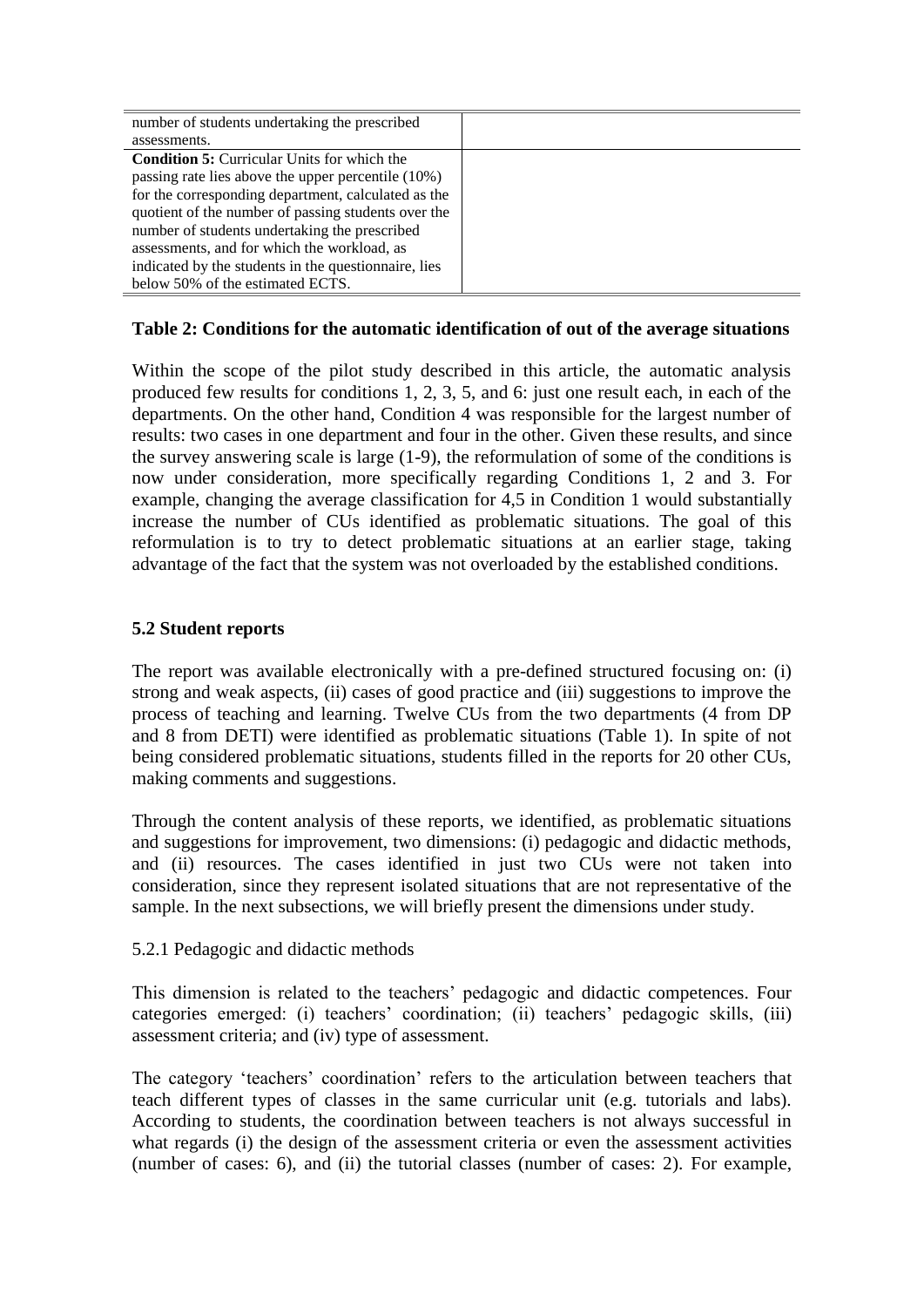teachers can use different assessment criteria for the same task which may create disparities of assessment results between different classes.

The category 'teachers' pedagogic skills' refers to the ability of teachers to interact with students in the face-to-face environments, to run student-centered teaching approaches, and to design effective assessment strategies (linking assessment to the learning outcomes). Students refer to some problems in this category (number of cases: 9). The emphasis on constructive alignment (Biggs, 2002) (or, in this case, misalignment) should be noticed.

The category "assessment criteria" refers to the criteria applied by teachers to assess the activities and the way in which the final grade is calculated (namely, the weight of continuous assessment activities and final exams). Students point out two aspects: (i) there are different assessment criteria used by different teachers of the same CU, lack of clarity and objectivity in the defined criteria, and in some cases absence of assessment criteria at all (number of cases: 5); (ii) activities undertaken for continuous assessment have a lower weight when compared to the weight of the final exam (number of cases: 6).

As strong points, and good practice examples, two categories emerged: (i) teachers' pedagogic skills; and (ii) type of assessment. Students refer they were satisfied with the pedagogic skills of teachers (number of cases: 16) and found continuous assessment valuable for assessing learning (number of cases 7). The feedback regarding the assessment reveals that in spite of the hard work throughout the semester, the continuous assessment bring positive advantages:

*"the assessment divided in various moments and types throughout the semester allows the teacher to follow up the students' progress and to give feedback of the performed activities".*

#### 5.2.2 Resources

This dimension is related to the quality and accessibility of the department/institution resources. One category emerged: 'departmental and institutional resources'. 7 cases were identified, such as the no permission of students to use simulation software outside the labs or equipment malfunction at the labs.

#### **6. Final considerations**

The above model represents the way in which the UA is answering to the demand for the development of internal quality assurance systems in what respects the involvement of the students and staff in the improvement of the teaching and learning processes.

The proposed system, besides integrating all the relevant dimensions for the evaluation of the teaching and learning processes, also has the advantage of avoiding an excessive workload for the involved agents, since most preliminary indicators are automatically generated and processed (e.g. questionnaire administration and results, performance indicators, and so forth). The qualitative information collected through the different reports will then enrich the understanding of the evaluation process.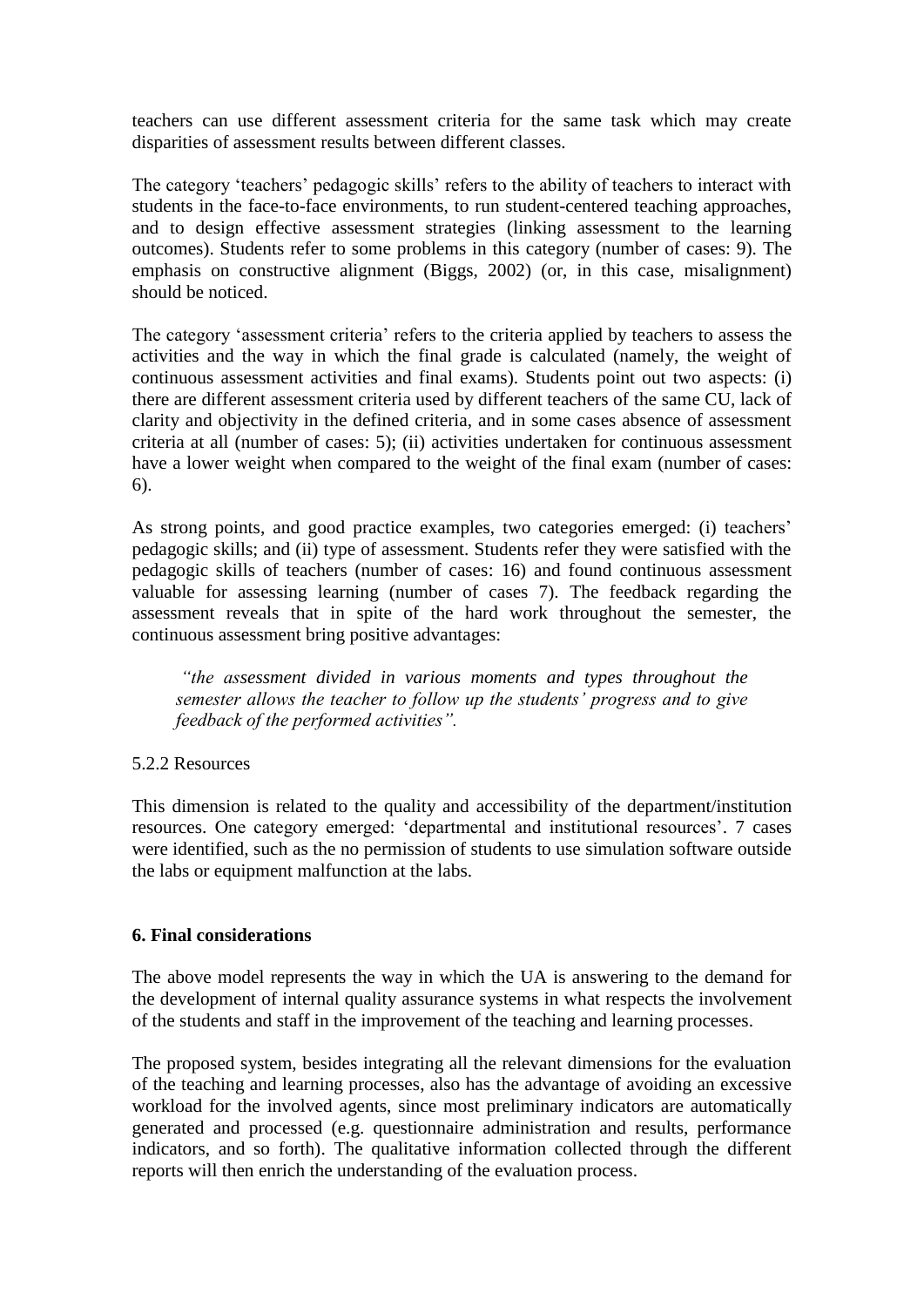Both students and staff are only involved in the interpretation of the results and in the subsequent decision making process. Nevertheless, the direct involvement of these agents and also of the various coordination structures (pedagogical commission, program commission and the management structures of the departments) assumes the important role of sharing the responsibility for what is being done in the field and for the implementation of the necessary measures to improve the quality of teaching and learning. We believe this holistic perspective is essential for validating the model

The results of the pilot study are quite encouraging, when considering the evaluation of the outcomes of the model. Although this article has only focused on the first phase of the process, its potential is already evident in what regards the data on which the next phases will build on.

The authors believe that the experiment described in this article may serve as an inspiration for other HE institutions that will, eventually, have to "walk the same path". We finish this paper by presenting two questions for discussion at the forum: how can the institution motivate students and members of staff to compromise themselves to this evaluation process? How can we demystify the "negative" view that most evaluation processes are connected with?

## **References**

Biggs, J. (2002). Aligning teaching and assessment to curriculum objectives. LTSN Imaginative Curriculum. [http://www.ltsn.ac.uk/genericcentre,](http://www.ltsn.ac.uk/genericcentre) accessed on 02 March 2010.

Buchberger, F., Campos, B., Kallos, D., & Stephenson, J. (2000). *Green paper on teacher education in Europe: High quality teacher education for high quality education and training*. Thematic network on teacher education in Europe, Sweden.

Clemet, K. (2003, October). *Mantra or meaning – quality in education and research*, Lecture in connection with the Norwegian Broadcasting Corporation's celebration of the P2 – channel's tenth anniversary.

ENQA, 2009. http://www.enqa.eu/pubs.lasso, ISBN 952-5539-05-9 (pdf), accessed on 25 June 2010.

Frazer, M. (1994). Quality in Higher Education: An international perspective. In D. Green (ed.). *What is quality in Higher Education?* Buckingham: Open University Press, pp.101-111.

Henard, F., & Leprince-Ringuet, S. (2008). *The path to quality teaching in Higher Education*, unpublished paper.

Henkel, M. (1998). Evaluation in Higher Education: Conceptual and epistemological foundations. *European Journal of Education*, Vol. 33, No. 3, pp. 285-297.